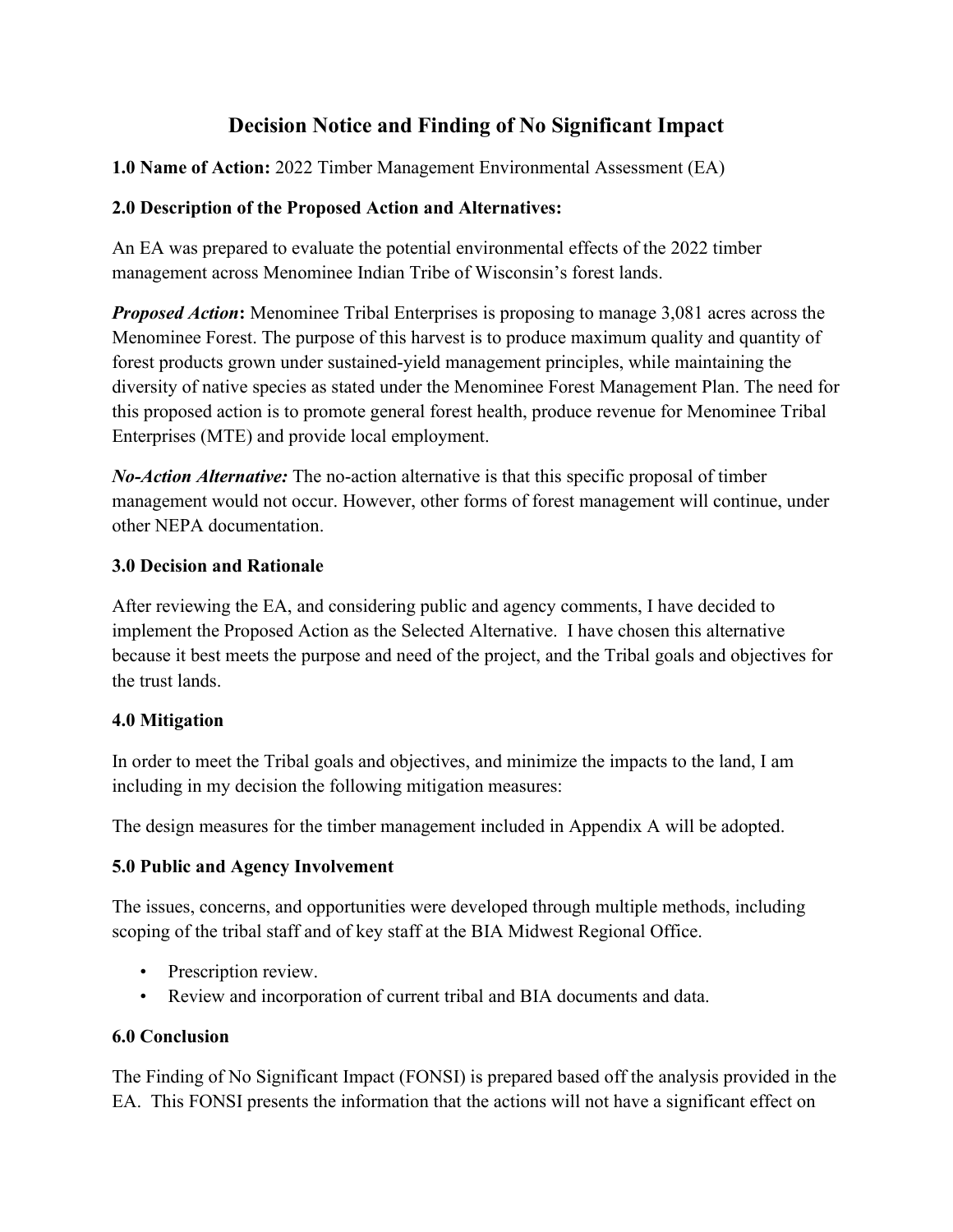the human environment. The significance of environmental impacts must be considered in terms of context and intensity. Context refers to the affected environment where the actions occur, and intensity considers the severity of the actions, based off ten factors and their expected impacts (40 CFR 1508.27).

#### *Impacts may be both beneficial and adverse*

No significant beneficial or adverse effects would result from the Selected Alternative; see the "Effects to the human environment" section of the Environmental Assessment.

#### *The degree to which the proposed action affects public health or safety*

Implementation of the Selected Alternative would have no significant effects to public health and safety.

# *The unique characteristics of the geographic area, such as proximity to historic or cultural resources, park lands, prime farmlands, wetlands, wild and scenic rivers, or ecologically critical areas*

This project is not expected to affect historic or cultural resources, park lands, prime farmlands, wetlands, wild and scenic rivers or ecologically critical areas, due to and Section 106 consultation requirements with THPO/SHPO for this project.

# *The degree to which the effects on the quality of the human environment are likely to be highly controversial*

There have been no highly controversial comments expressed with the actions and activities as proposed. None of the actions included in the Selected Alternative are outside the normal scope of forestry-related activities currently being implemented.

### *The degree to which the possible effects on the human environment are highly uncertain or involve unique or unknown risks*

Implementation of the Selected Alternative would not have highly uncertain or unique environmental effects. The treatments proposed are small and the effects expected to be negligible, such that no highly uncertain or unique environmental effects are anticipated.

# *The degree to which the action may establish a precedent for future actions with significant effects, or represents a decision in principle about a future consideration*

Implementation of the Selected Alternative is not expected to set a precedent for future actions with significant effects.

# *Whether the action is related to other actions with individually insignificant, but cumulatively significant impacts*